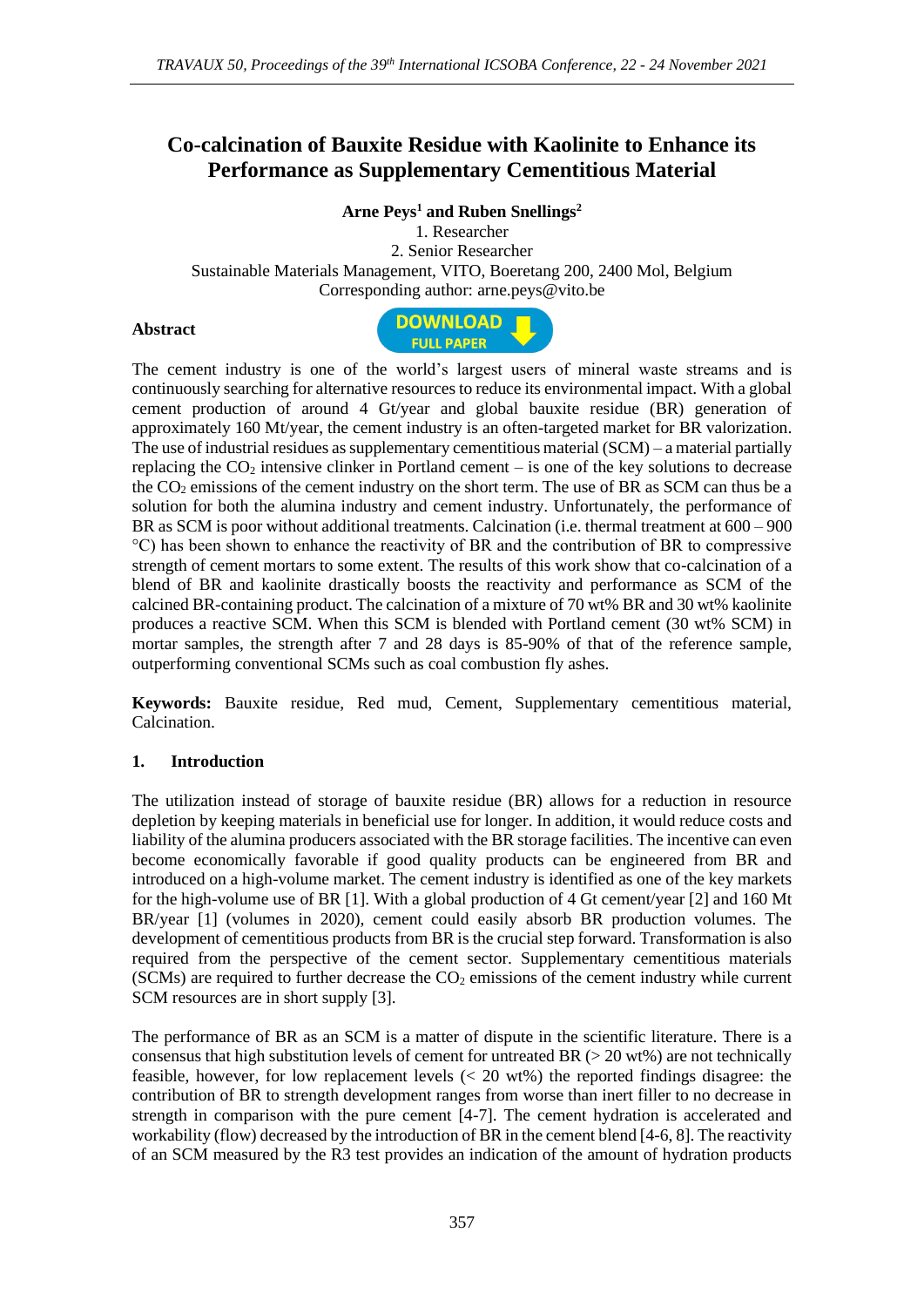that can be formed by the reaction of the SCM and therefore the strength development the SCM can cause and the impact on the durability it might have [9]. The reactivity of BR is only slightly higher than that of inert fillers, but this can be slightly increased by calcination if the calcination temperature is below 800 °C [10, 11]. A high-quality BR-containing SCM was obtained by Danner et al [4] using co-calcination after blending with kaolinite. This co-calcination process increased the reactivity drastically and reduced the soluble Na content, with positive effects on long-term strength development of the blended cement.

This proceedings paper presents the results of an experimental study on co-calcination of BR and kaolinite for the production of an SCM. The process is applied to BRs from different alumina producers to assess whether the variability in SCM quality in literature might be caused by the characteristics of the different BRs used in the references. The reactivity, soluble Na content and compressive strength development are investigated on calcined and co-calcined BRs.

## **2. Materials and Methods**

BRs from 3 different alumina plants were used to study the effect of variability in BR characteristics on their performance as SCM. All 3 samples are received in the state as they would be sent to their respective storage area. The samples are dried before the start of the experiments. The chemical composition in Table 1 was determined using ED-XRF on glass beads. The composition is presented as oxides with the elements in the expected main oxidation state. The chemical compositions were similar for all 3 received samples. The samples are predominantly iron-rich. A significant amount of alumina and silica are present at similar levels among the different BRs. Minor elements were Na, Ti and Ca. Approximately 10 wt% of loss on ignition (LOI) was measured for the BRs, mostly related to the hydroxide and hydrate phases, but also due to the potential presence of calcite.

| <b>BR</b> sample           | Fe <sub>2</sub> O <sub>3</sub> | $Al_2O_3$ | SiO <sub>2</sub> | Na <sub>2</sub> O | TiO <sub>2</sub> | CaO | <b>Others</b> | <b>LOI</b> |
|----------------------------|--------------------------------|-----------|------------------|-------------------|------------------|-----|---------------|------------|
| Alum (Alum)                | 47                             | 18        |                  |                   |                  |     |               |            |
| Rio Tinto (Rio)            | 49                             | 18        | 10               |                   |                  |     |               |            |
| Aughinish Alumina<br>(AAL) | 49                             |           |                  |                   |                  |     |               |            |

**Table 1. Chemical composition of the BRs determined using XRF. All values are in wt%.**

Particle size distribution (PSD) analysis was done after dispersing the BRs in isopropanol using ultrasound. Measurements were made using a Horiba LA-350 laser diffractometer. The distributions in Figure 1 show that the 3 BRs have similar PSDs. The  $d_{50}$  was 3-4  $\mu$ m. Batch leaching tests were carried out on the calcined samples to determine the soluble Na content. The samples were mixed with demineralized water at a liquid/solid ratio of 10 and shaken for 24 hours. After 24 hours, the leachate was collected and the Na concentration was analyzed by inductively coupled plasma optical emission spectroscopy (ICP-OES).

The BRs were blended with Bole White from VWR, which is a high purity kaolin ( $> 95$  wt%) kaolinite). The dried BR was blended with kaolin  $(K)$  in a weight ratio of 70:30 (BR:K). Calcination was carried out on the BR-K blends and the BR itself, using a dwell time of 1 hour at 750 °C and heating and cooling rates of 5 °C/min. The resulting 6 samples were named using an abbreviation of the BR origin, the BR content in wt% and "/K", indicating the addition of kaolinite: i.e. Alum100, Alum70/K, Rio100, Rio70/K, AAL100, AAL70/K. When referring to calcined samples with kaolinite in general BR70/K is used, while BR100 refers to the calcined BRs without kaolinite.